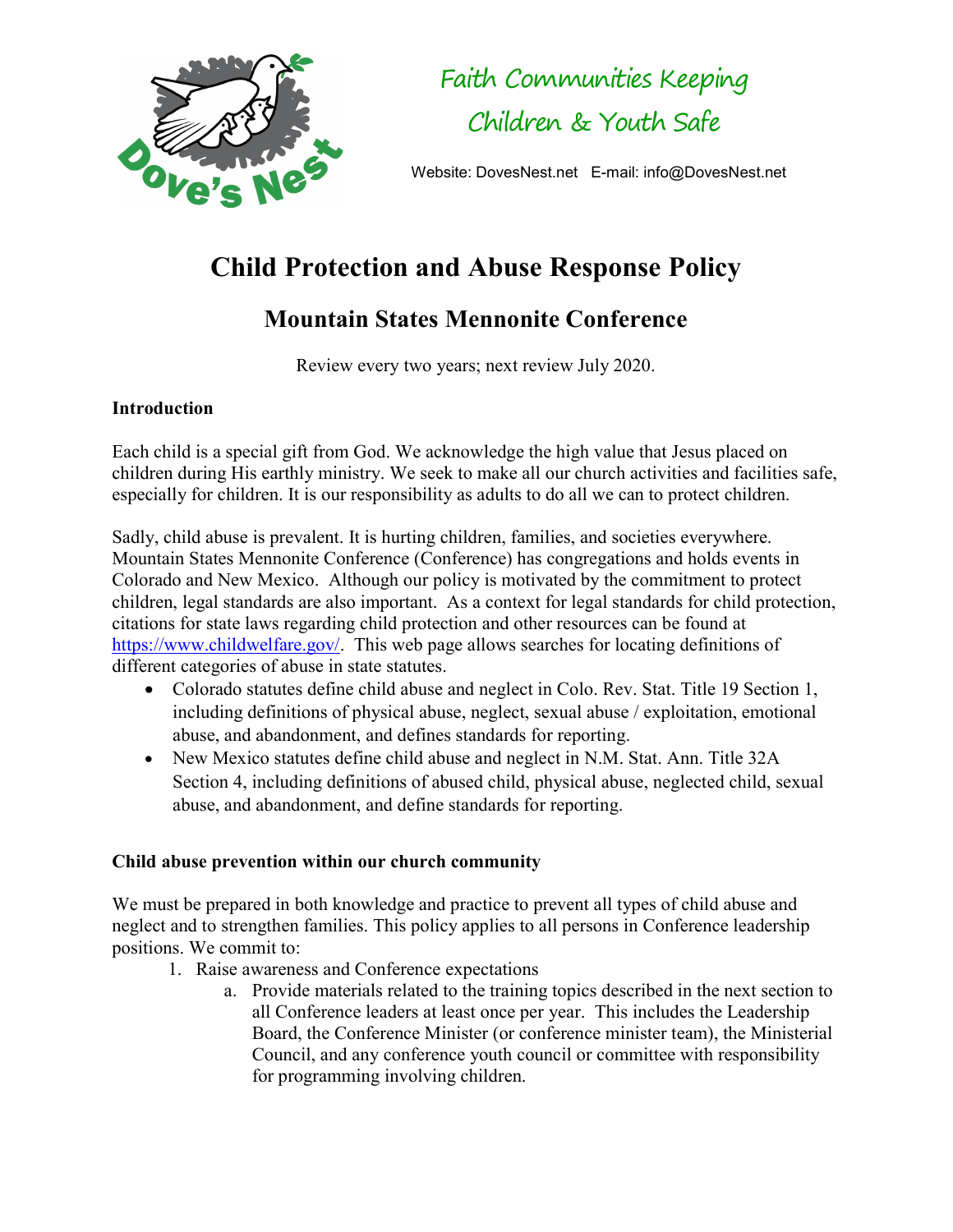- b. Conference expects that Conference leaders who are also teachers and leaders of children in their congregations will obtain the training described in the next section at the congregational level.
- c. Conference expects to publish at least one article per year on topics related to the training described in the next section in the Conference newsletter.
- d. Conference expects that all congregations in the Conference and all ministries related to the Conference (whether formally part of the Conference structure or not) adopt a child protection policy at least as broad as the sample short form provided on the Dove's Nest web site at https://dovesnest.net/policies.
- e. Conference expects that any congregation in the Conference that has a covenant or limited access agreement restricting the participation of an individual in the congregation because of a conviction, pending charge of a child sexual offense, or otherwise will inform Conference through the Conference Minister of such covenant and that the congregation will make the agreement and restrictions applicable to Conference events.
- f. Conference will provide resources on Healthy Boundary Training for credentialed leaders in the Conference on the Conference web site and will include a segment on child safety as part of the refresher for credentialed persons.
- 2. Offer trainings for all Conference staff involved with youth ministry or ministry to children. Annually, training and materials will be offered to all adults in Conference leadership roles related to children. Training may be specific to child abuse or may be on a related topic such as child and youth safety, child development, healthy family relationships, technology/social media, or any protective or risk factor for abuse. Conference will provide information and training on mandatory reporting requirements.
- 3. Take reasonable steps to make facilities used by our Conference safe for children. This includes locations where Conference annual assemblies and other Conference events involving families or children are held.
	- a. Consider the safety of children in selecting venues for Conference events.
	- b. Ensure that there are windows in all doors where children or youth ministry is conducted.
	- c. A fully stocked first-aid kit will be available at the Conference assembly location
	- d. In the event that the Conference identifies an office for Conference activities, this policy will apply to and be revised as necessary for specific application to such facility.
- 4. Provide safe and adequate supervision to children.
	- a. Follow the rule of having two adults present at overnight activities involving children and when activities are being conducted in homes or other private locations.
	- b. Conference will avoid situations where a child is alone with one adult who is not the child's parent or guardian.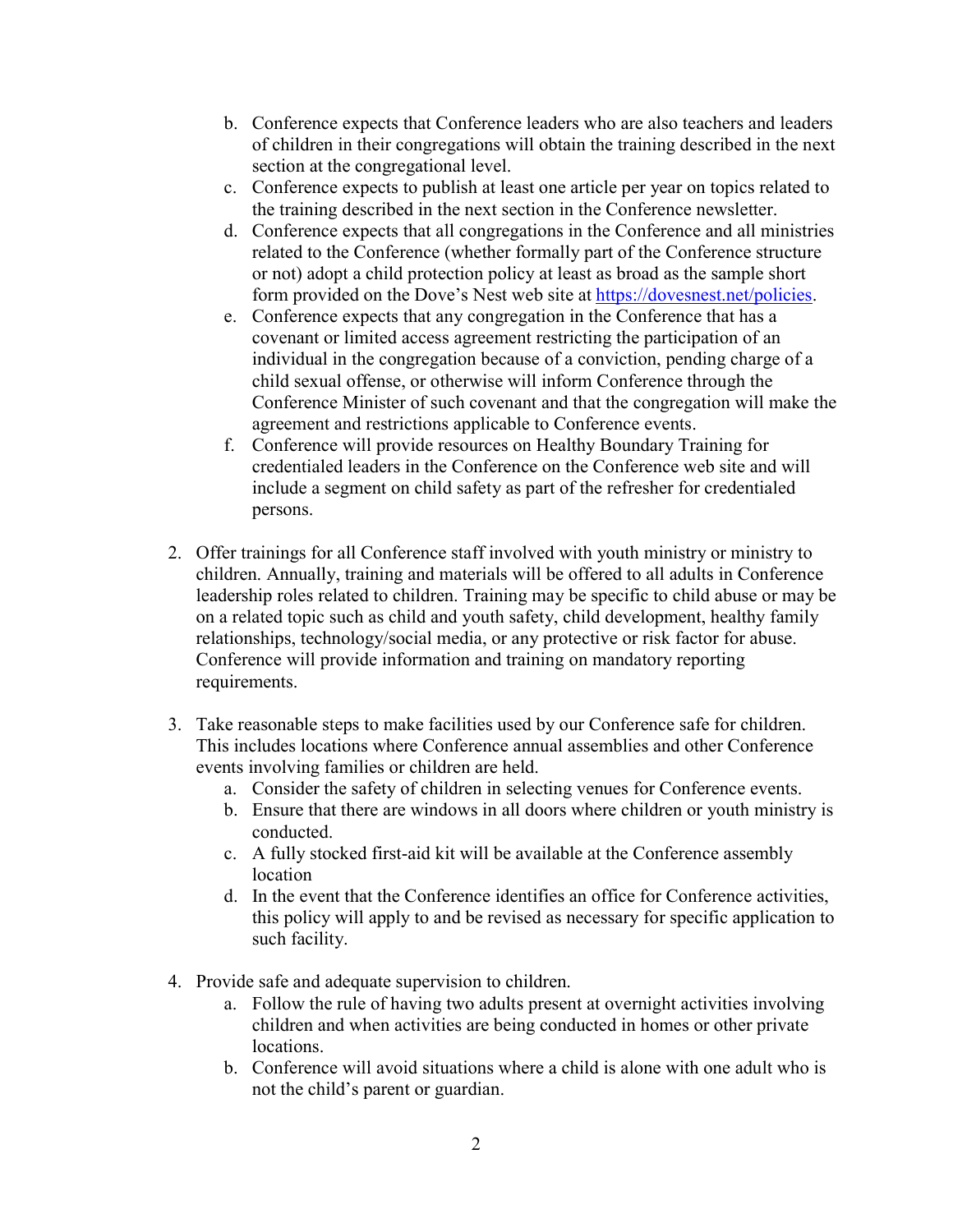- c. A youth (eighteen years or younger) should never teach, care for, or conduct activities for children alone without a supervising adult available.
- d. A parent must always be notified ahead of time and give consent for his or her child to be transported away from facilities where the Conference event is held.
- e. No physical discipline (hitting, slapping) may be used. When a child misbehaves, an adult may use redirection and/or verbal means to guide the child's behavior. If this does not work, the child shall be taken to his or her parent for further action.
- 5. Attend to related personnel issues.
	- a. The chair and members of any committee appointed or that assumes responsibility for planning a Conference event that may involve children or families with children will be presented a copy of the Conference's child protection and abuse response policy and asked to acknowledge that he or she has read and will abide by the policy.
	- b. Before each Conference event, the committee planning the event is responsible to ensure that each teacher, supervisor, and other persons involved with children's activities will be presented a copy of this Child Protection and Abuse Response Policy and asked to acknowledge that he or she has read and will abide by the Policy.
	- c. A background check, including child abuse and sex offender registries and criminal history, will be conducted on final candidates for all Conference staff positions involving children before hiring. These background checks must be conducted in all the states the individual has lived in the previous twenty years.
	- d. Congregations are expected to coordinate with the Conference Minister Team in the process of hiring any pastor. This hiring process follow the MC USA guidelines, uses the Ministerial Leadership Inquiry (MLI) form, requires references, and requires that a background check be conducted.
	- e. Individuals must have regular involvement in the Conference for at least six months before being allowed to be in a conference staff position as a teacher or leader of children or youth.
- 6. Deal appropriately with offenders and allegations of abuse.
	- a. If a child/youth discloses abuse or neglect to you or you have a suspicion, believe the child/youth and make a report immediately to Child Protective Services (1-800-4ACHILD) or the police. Remember: you don't have to have evidence or proof. Do not do the investigation yourself—or anything that resembles that. Cooperate with professionals who conduct the investigation.
	- b. Follow these steps:
		- After reporting, notify the pastor and/or child protection team.
		- Immediately attend to the victim and his or her family's safety and needs through church leadership and an outside agency, like a child advocacy center. Keep the victim's needs at the center of any process.